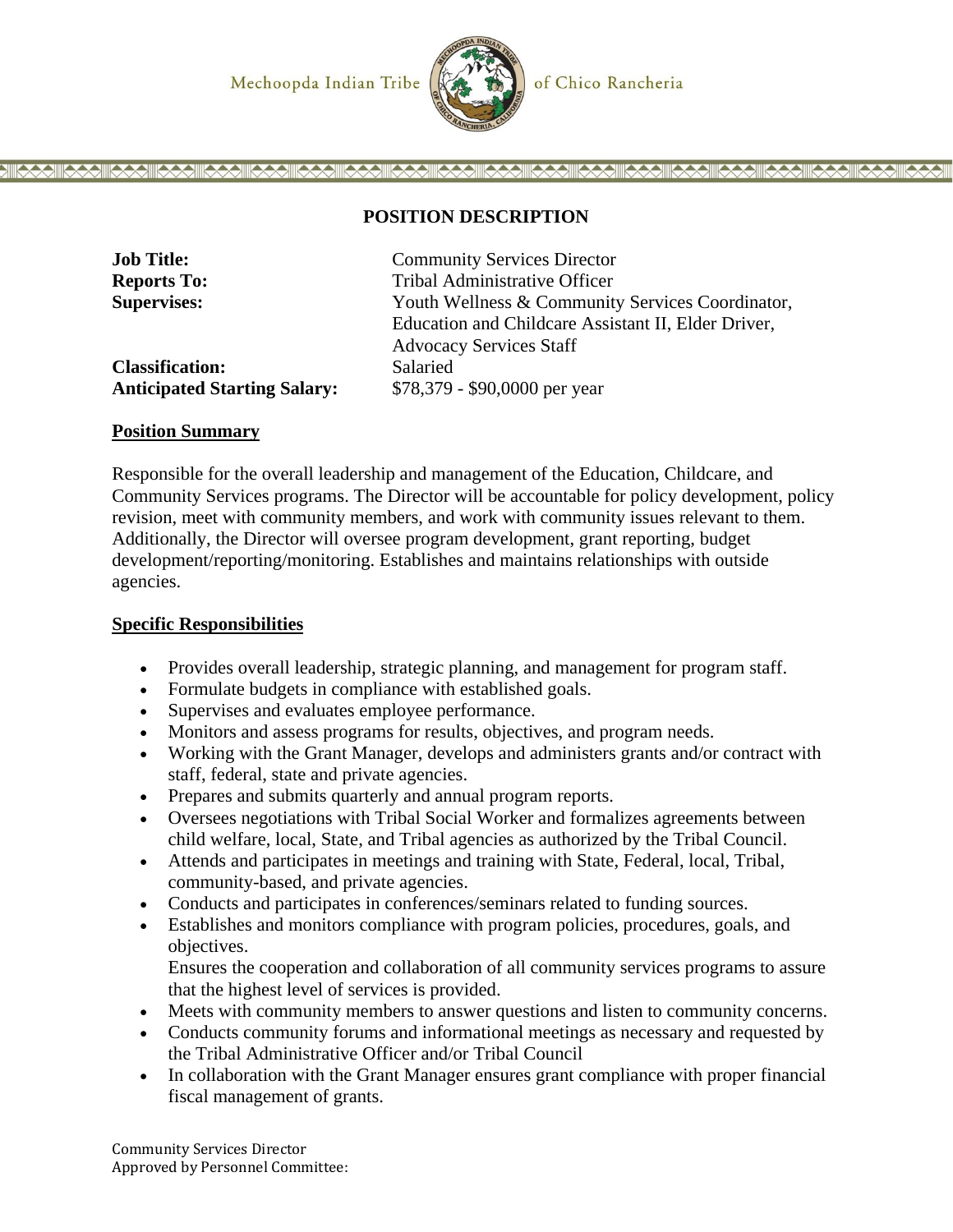- On-Call: 24/7 reachable by cell phone and ability to respond in-person to a crisis situation within a reasonable amount of time.
- All other duties as assigned.

# **Minimum Qualifications**

These entry qualifications would normally be obtained through a completed Master's degree program (or its equivalent) in Social Work, Education, or a related field, combined with at least five years of related work experience:

- Five years of supervisory experience including ability to organize, prioritize, and evaluate work, as well as supervise, motivate, and direct the work of technical and administrative staff.
- Demonstrated experience in managing multiple programs and budgets.
- Demonstrated experience in creating, implementing, and assessing social service, education, and/or child care programs.
- Demonstrated knowledge and ability to understand, analyze, interpret, and apply federal and state laws and regulations pertaining to environmental programs.
- Demonstrated ability to effectively work independently and as part of a team in a diverse work place with people of varying cultures and backgrounds.
- Ability to maintain high level of privacy and confidentiality of individuals and families.
- Ability to make sound decisions in a manner consistent with essential job functions.
- Thorough knowledge of English grammar, spelling, and punctuation and ability to clearly communicate orally and in writing.
- Demonstrated evidence of maturity, dependability, judgment and empathy.
- Must possess the ability to operate general office equipment, including but not limited to: telephone, computer and operating systems, computer software programs (Microsoft Office and Google Suite programs), fax/copier machine.

# **Preferred Qualifications**

- Licensed Specialist Clinical Social Worker (LSCSW).
- Eight years of Social Work or equivalent level of education and experience.
- Eight (8) years of supervisory experience.
- Demonstrated knowledge of ICWA as well as various Federal and State grants.
- Demonstrated understanding of student needs for K-12 and/or higher education.

# **Additional Information**

- While performing the duties of this job, the employee is regularly required to have full range of mobility in upper and lower body; be able to reach overhead; be able to work in various positions, including stooping, standing, bending over, sitting, kneeling and squatting for extended periods of time; be able to lift, pull and push materials and equipment to complete assigned job tasks; and be able to frequently lift 20 pounds of weight throughout the assigned workday.
- In this position, the incumbent may have daily vicarious exposure to other's physical and emotional trauma experiences which can have severe and lasting effects on workers.